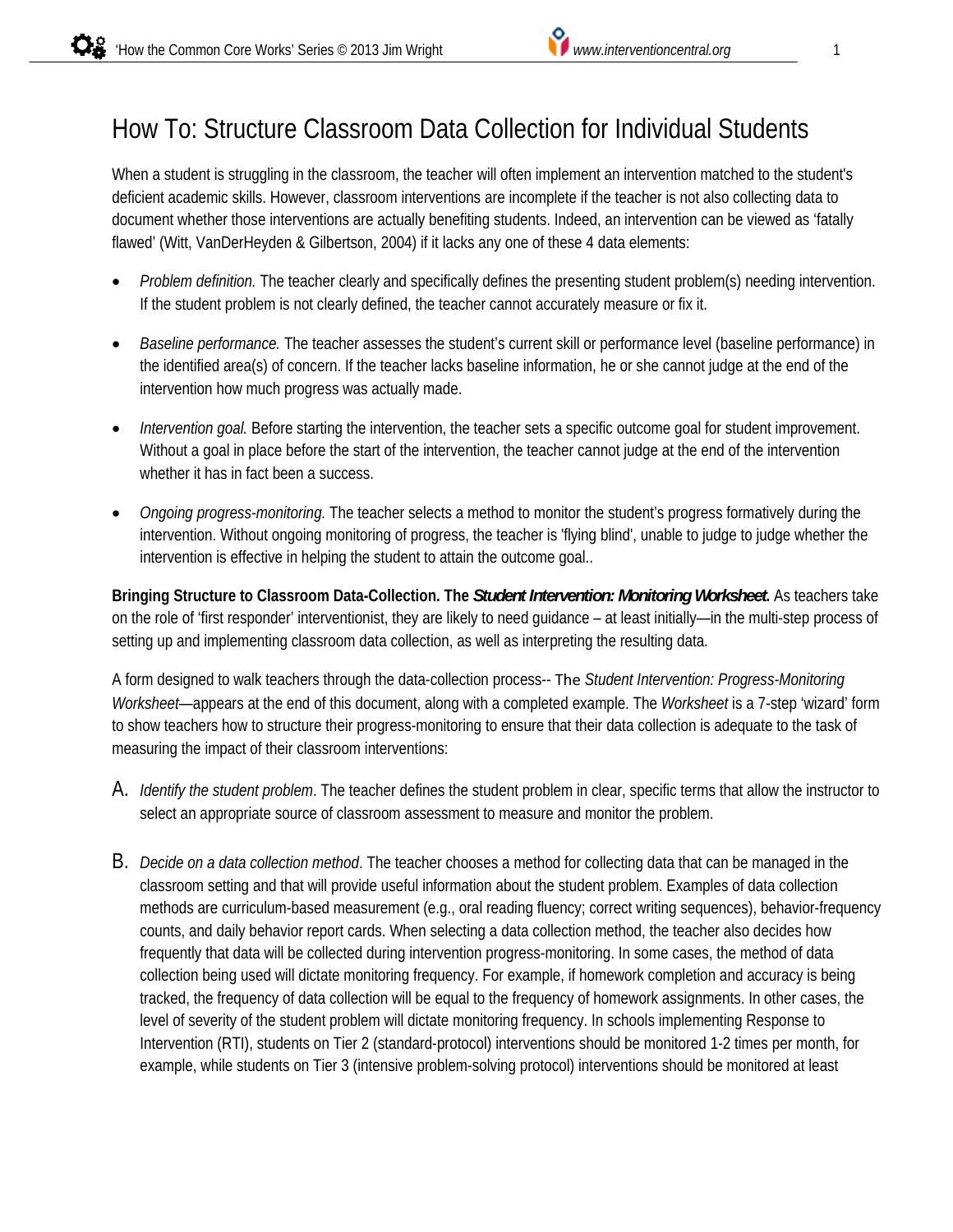weekly (Burns & Gibbons, 2008).

- C. *Collect data to calculate baseline*. The teacher should collect 3-5 data-points prior to starting the intervention to calculate the student's baseline, or starting point, in the skill or behavior that is being targeted for intervention. The student's baseline performance serves as an initial marker against which to compare his or her outcome performance at the end of the intervention. (Also,--because baseline data points are collected prior to the start of the intervention- they collectively can serve as an prediction of the trend, or rate of improvement, if the student's current academic program were to remain unchanged with no additional interventions attempted.). In calculating baseline, the teacher has the option of selecting the median, or middle, data-point, or calculating the mean baseline performance.
- D. *Determine the timespan of the intervention*. The length of time reserved for the intervention should be sufficient to allow enough data to be collected to clearly demonstrate whether that intervention was successful. For example, it is recommended that a high-stakes intervention last at least 8 instructional weeks (e.g., Burns & Gibbons, 2008).
- E. *Set an intervention goal*. The teacher calculates a goal for the student that, if attained by the end of the intervention period, will indicate that the intervention was successful.
- F. *Decide how student progress is to be summarized*. A decision that the teacher must make prior to the end of the intervention period is how he or she will summarize the actual progress-monitoring data. Because of the variability present in most data, the instructor will probably not elect simply to use the single, final data point as the best estimate of student progress. Better choices are to select several (e.g. 3) of the final data points and either select the median value or calculate a mean value. For charted data with trendline, the teacher may calculate the student's final performance level as the value of the trendline at the point at which it intercepts the intervention end-date.
- G. *Evaluate the intervention outcome*. At the conclusion of the intervention, the teacher directly compares the actual student progress (summarized in the previous step) with the goal originally set. If actual student progress meets or exceeds the goal, the intervention is judged to be successful.

## References

Burns, M. K., & Gibbons, K. A. (2008). Implementing *response-to-intervention in elementary and secondary schools*. Routledge: New York.

Witt, J. C., VanDerHeyden, A. M., & Gilbertson, D. (2004). Troubleshooting behavioral interventions. A systematic process for finding and eliminating problems. *School Psychology Review, 33*, 363-383.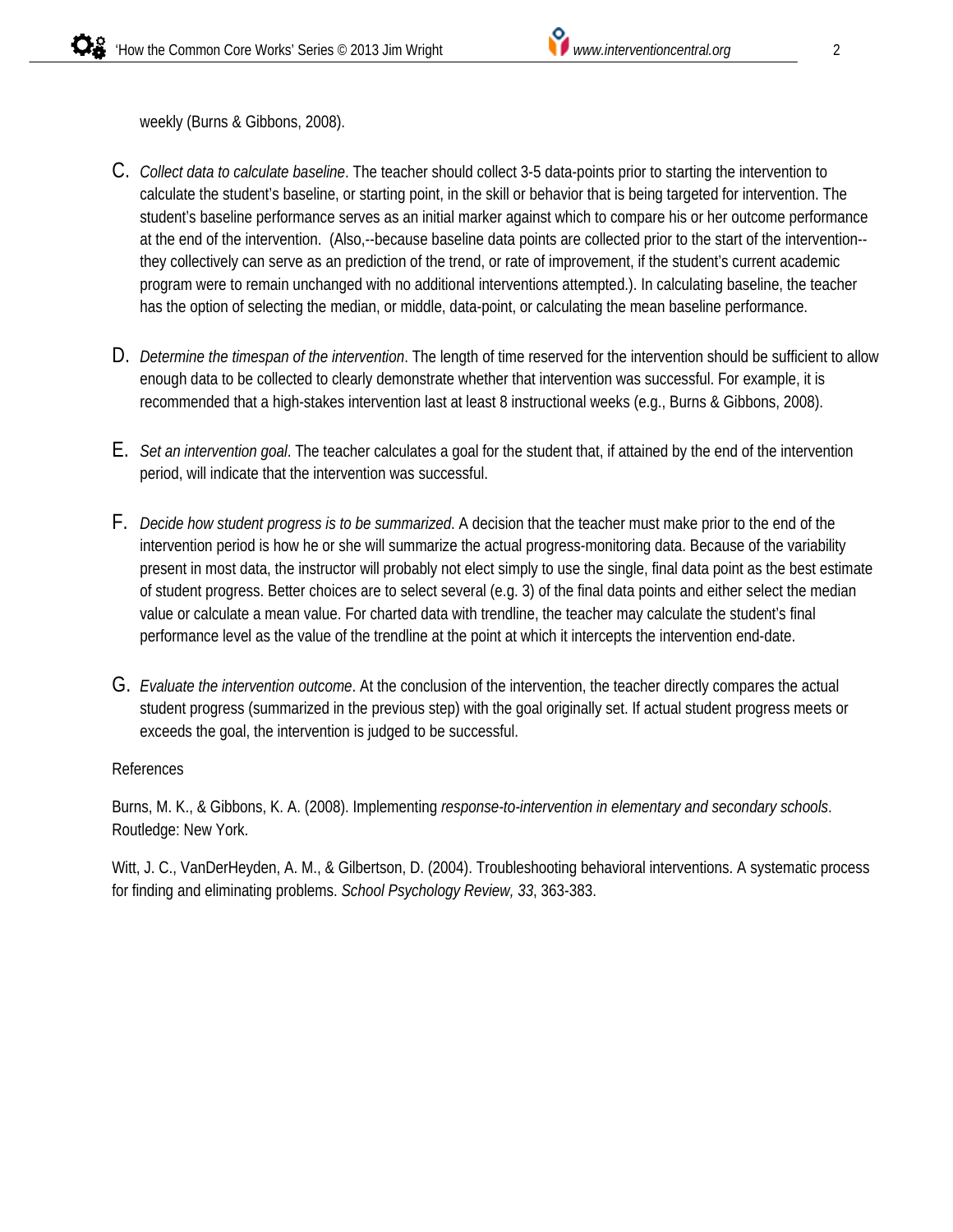| 'How the Common Core Works' Series © 2013 Jim Wright                                                                                                                                                                                                                                                                                                              | www.interventioncentral.org<br>3                   |
|-------------------------------------------------------------------------------------------------------------------------------------------------------------------------------------------------------------------------------------------------------------------------------------------------------------------------------------------------------------------|----------------------------------------------------|
| Student Intervention: Progress-Monitoring Worksheet                                                                                                                                                                                                                                                                                                               |                                                    |
| Student: __ <u>__Brian_Jones___</u> Teacher: ______ <u>Mrs. Braniff</u> _____ Classroom or Course: <u>Gr_3</u>                                                                                                                                                                                                                                                    |                                                    |
| ${\sf A}.$ Identify the Student Problem: Describe in clear, specific terms the student academic or behavioral problem:<br>Need to Become Fluent in Multiplication Facts: 0 to 9                                                                                                                                                                                   |                                                    |
| В.<br>Select a Data Collection Method: Choose a method of data collection to measure whether the classroom intervention<br>actually improves the identified student problem (e.g., curriculum-based measurement, etc.).<br><b>Curriculum-Based Measurement: 2-Minute Timed Math Computation Probes</b>                                                            |                                                    |
| How frequently will this data be collected?: 1_times per Week<br>C.<br>Collect Data to Calculate Baseline: What method from the choices below will be used to estimate the student's baseline<br>(starting) performance? (NOTE: Generally, at least 3-5 baseline data points are recommended.)<br>From a total of $3$ observations, select the median value.<br>☑ |                                                    |
| From a total of ______ observations, calculate the mean value.<br>Q<br><b>Baseline</b>                                                                                                                                                                                                                                                                            | 3. Date: $\frac{11/21}{2011}$ Obsv: $\frac{34}{1}$ |
| 1. Date: 11 / 14 / 2011 Obsv: 31                                                                                                                                                                                                                                                                                                                                  | 4. Date: <u>/ / / Obsv:</u>                        |
| 2. Date: 11 / 17 / 2011 Obsv: 28                                                                                                                                                                                                                                                                                                                                  | 5. Date: $1/2$ Obsv:                               |
| Baseline Performance: Based on the method selected above, it is calculated that the student's baseline performance is:<br>31 Correct Digits in 2 minutes                                                                                                                                                                                                          |                                                    |
|                                                                                                                                                                                                                                                                                                                                                                   |                                                    |

- D. Determine Intervention Timespan: The intervention will last 6 instructional weeks and end on 1/13/2012
- E. Set a Performance Goal: What goal is the student expected to achieve if the intervention is successful? *At the end of the intervention, it is predicted that the student will reach this performance goal:*  \_\_\_\_\_\_40 Correct Digits in 2 minutes \_\_\_\_\_\_\_\_\_\_\_\_\_\_\_\_\_\_\_\_\_\_\_\_\_\_\_\_\_\_\_\_\_\_\_\_\_\_\_\_\_\_\_\_\_\_\_\_\_\_\_\_\_\_\_\_\_\_\_\_\_\_

| $\frac{18}{2811}$ such Bigits in Extintuities<br>Decide How Student Progress is to Be Summarized: Select a<br>H.,<br>method for summarizing student progress ('outcome') attained when the<br>intervention ends. Student progress at the end of the intervention is to be<br>summarized by: | G. Evaluate the Intervention Outcome:<br>At the end of the intervention, compare student<br>progress to goal. If actual progress meets or<br>exceeds goal, the intervention is judged successful.                                                                                                                                                                                                                     |
|---------------------------------------------------------------------------------------------------------------------------------------------------------------------------------------------------------------------------------------------------------------------------------------------|-----------------------------------------------------------------------------------------------------------------------------------------------------------------------------------------------------------------------------------------------------------------------------------------------------------------------------------------------------------------------------------------------------------------------|
| Selecting the median value from the final _____ data-points (e.g.,3).<br>Computing the mean value from the final $2$ data-points (e.g., 3).<br>☑                                                                                                                                            | The student's ACTUAL<br>42<br>Progress (Step F) is:                                                                                                                                                                                                                                                                                                                                                                   |
| [For time-series graphs]: Calculating the value on the graph trend<br>o.<br>line at the point that it intercepts the intervention end date.                                                                                                                                                 | The PERFORMANCE GOAL<br>40<br>for improvement (Step E) is:                                                                                                                                                                                                                                                                                                                                                            |
| Progress-Monitoring                                                                                                                                                                                                                                                                         | 5. Date: 01 / 06 /2012 Obsv: 41                                                                                                                                                                                                                                                                                                                                                                                       |
| 1. Date: 12 / 02 / 2011 Obsv: 29                                                                                                                                                                                                                                                            | <b>6.</b> Date: $\frac{01}{13}$ /2012 Obsv: $-43$                                                                                                                                                                                                                                                                                                                                                                     |
| 2. Date: 12 / 09 / 2011 Obsv: _34___                                                                                                                                                                                                                                                        | $\frac{1}{\sqrt{1-\frac{1}{1-\frac{1}{1-\frac{1}{1-\frac{1}{1-\frac{1}{1-\frac{1}{1-\frac{1}{1-\frac{1}{1-\frac{1}{1-\frac{1}{1-\frac{1}{1-\frac{1}{1-\frac{1}{1-\frac{1}{1-\frac{1}{1-\frac{1}{1-\frac{1}{1-\frac{1}{1-\frac{1}{1-\frac{1}{1-\frac{1}{1-\frac{1}{1-\frac{1}{1-\frac{1}{1-\frac{1}{1-\frac{1}{1-\frac{1}{1-\frac{1}{1-\frac{1}{1-\frac{1}{1-\frac{1}{1-\frac{1}{1-\frac{1}{1-\frac{1}{1-\frac{1}{1-\$ |
| 3. Date: 12 / 16 / 2011 Obsv: 35                                                                                                                                                                                                                                                            | 8. Date: 1 1 0bsv:                                                                                                                                                                                                                                                                                                                                                                                                    |
| 4. Date: 12 / 22 / 2011 Obsv: 39                                                                                                                                                                                                                                                            | 9. Date: $\frac{1}{2}$ / $\frac{1}{2}$ Obsv:                                                                                                                                                                                                                                                                                                                                                                          |

PROGRESS-MONITORING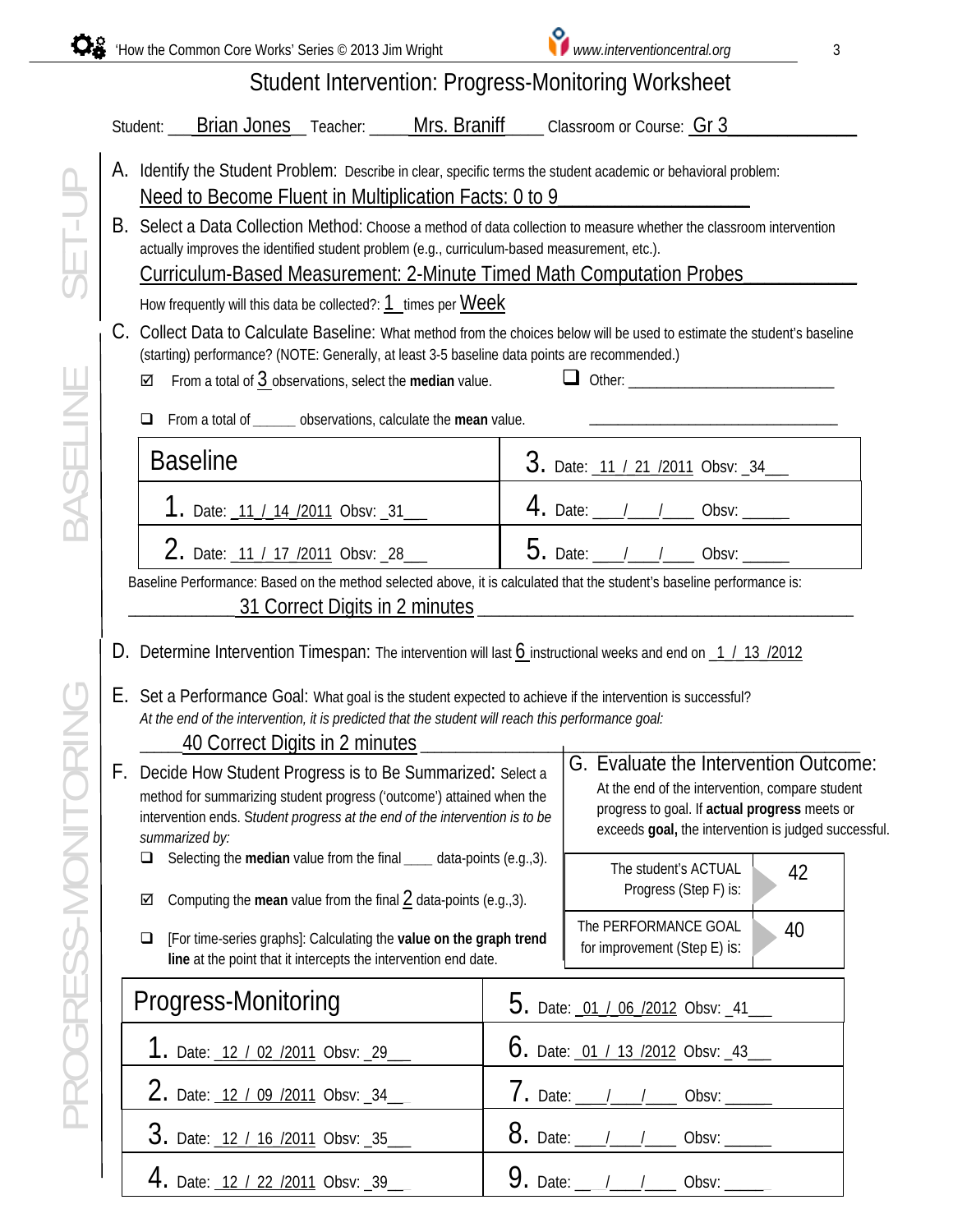## Student Intervention: Progress-Monitoring Worksheet

|                 |                                                                                                                                                                                                                                                                                                                       | A. Identify the Student Problem: Describe in clear, specific terms the student academic or behavioral problem:                                                                                                                             |  |
|-----------------|-----------------------------------------------------------------------------------------------------------------------------------------------------------------------------------------------------------------------------------------------------------------------------------------------------------------------|--------------------------------------------------------------------------------------------------------------------------------------------------------------------------------------------------------------------------------------------|--|
|                 | B. Select a Data Collection Method: Choose a method of data collection to measure whether the classroom intervention<br>actually improves the identified student problem (e.g., curriculum-based measurement, etc.).                                                                                                  |                                                                                                                                                                                                                                            |  |
| $\Box$          | How frequently will this data be collected?: _________times per ________________<br>(starting) performance? (NOTE: Generally, at least 3-5 baseline data points are recommended.)<br>From a total of ______ observations, select the median value.<br>From a total of _______ observations, calculate the mean value. | Collect Data to Calculate Baseline: What method from the choices below will be used to estimate the student's baseline                                                                                                                     |  |
| <b>Baseline</b> |                                                                                                                                                                                                                                                                                                                       | <u>3. Date: / / / Obsv:</u>                                                                                                                                                                                                                |  |
|                 |                                                                                                                                                                                                                                                                                                                       |                                                                                                                                                                                                                                            |  |
|                 |                                                                                                                                                                                                                                                                                                                       |                                                                                                                                                                                                                                            |  |
|                 |                                                                                                                                                                                                                                                                                                                       | Baseline Performance: Based on the method selected above, it is calculated that the student's baseline performance is:                                                                                                                     |  |
| Е.              | At the end of the intervention, it is predicted that the student will reach this performance goal:                                                                                                                                                                                                                    | D. Determine Intervention Timespan: The intervention will last ______ instructional weeks and end on $\underline{\hspace{1cm}}$<br>Set a Performance Goal: What goal is the student expected to achieve if the intervention is successful? |  |
| summarized by:  | F. Decide How Student Progress is to Be Summarized: Select a<br>method for summarizing student progress ('outcome') attained when the<br>intervention ends. Student progress at the end of the intervention is to be                                                                                                  | G. Evaluate the Intervention Outcome:<br>At the end of the intervention, compare student<br>progress to goal. If actual progress meets or<br>exceeds goal, the intervention is judged successful.                                          |  |
| ❏<br>$\Box$     | Selecting the median value from the final ____ data-points (e.g.,3).<br>Computing the mean value from the final ____ data-points (e.g.,3).                                                                                                                                                                            | The student's ACTUAL<br>Progress (Step F) is:                                                                                                                                                                                              |  |
| $\Box$          | [For time-series graphs]: Calculating the value on the graph trend<br>line at the point that it intercepts the intervention end date.                                                                                                                                                                                 | The PERFORMANCE GOAL<br>for improvement (Step E) is:                                                                                                                                                                                       |  |
|                 | Progress-Monitoring                                                                                                                                                                                                                                                                                                   |                                                                                                                                                                                                                                            |  |
|                 |                                                                                                                                                                                                                                                                                                                       | 6. Date: $\frac{1}{\sqrt{2}}$ Obsv:                                                                                                                                                                                                        |  |
|                 | 2. Date: $\frac{1}{2}$ Obsv:                                                                                                                                                                                                                                                                                          | 7. Date: $\frac{1}{\sqrt{2}}$ Obsv:                                                                                                                                                                                                        |  |
|                 |                                                                                                                                                                                                                                                                                                                       |                                                                                                                                                                                                                                            |  |